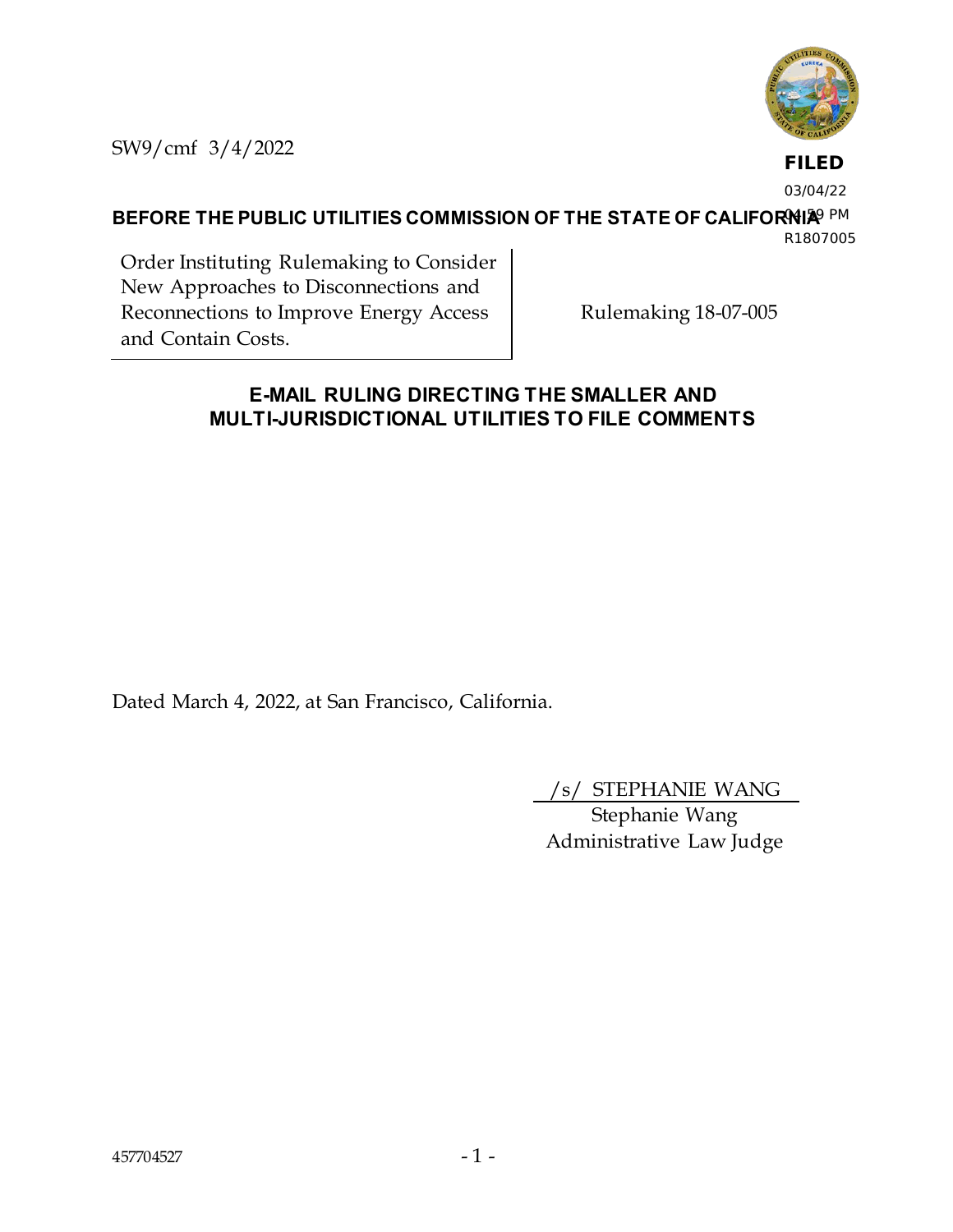**From:** Wang, Stephanie [<Stephanie.Wang@cpuc.ca.gov](mailto:Stephanie.Wang@cpuc.ca.gov)>

**Sent:** Friday, March 4, 2022 12:58 PM **To:** [Mike@AlpineNaturalGas.com](mailto:Mike@AlpineNaturalGas.com)[; TEdmister@ebce.org](mailto:TEdmister@ebce.org)[; OWein@nclc.org](mailto:OWein@nclc.org)[; Vincent.Vitatoe@SWgas.com](mailto:Vincent.Vitatoe@SWgas.com); [HAJones@SoCalGas.com](mailto:HAJones@SoCalGas.com); Merza, Ritta [<Ritta.Merza@cpuc.ca.gov>](mailto:Ritta.Merza@cpuc.ca.gov)[; jbutler@housinglb.org](mailto:jbutler@housinglb.org); [Mabel.Tsui@sce.com](mailto:Mabel.Tsui@sce.com)[; RKMoore@GSwater.com](mailto:RKMoore@GSwater.com); David Cheng [<DCheng@TURN.org](mailto:DCheng@TURN.org)>; [rulloa@cityheightscdc.org](mailto:rulloa@cityheightscdc.org)[; Jane@ucan.org](mailto:Jane@ucan.org)[; RHansson@sdge.com](mailto:RHansson@sdge.com)[; mgonzalez@centrolafamilia.org](mailto:mgonzalez@centrolafamilia.org); [Huerta@PoverelloHouse.org](mailto:Huerta@PoverelloHouse.org)[; Eric.PayneCMC@gmail.com](mailto:Eric.PayneCMC@gmail.com)[; RKoss@AdamsBroadwell.com](mailto:RKoss@AdamsBroadwell.com); [RNakasone@SFwater.org](mailto:RNakasone@SFwater.org)[; acureton@nrdc.org](mailto:acureton@nrdc.org)[; Lettenson@nrdc.org](mailto:Lettenson@nrdc.org)[; SWF5@pge.com](mailto:SWF5@pge.com); [LDolqueist@Nossaman.com](mailto:LDolqueist@Nossaman.com)[; ccc4christ@gmail.com](mailto:ccc4christ@gmail.com)[; SCampbell@GridAlternatives.org](mailto:SCampbell@GridAlternatives.org); [carmelitam@greenlining.org](mailto:carmelitam@greenlining.org)[; Service@cforat.org](mailto:Service@cforat.org)[; beth@cal-cca.org](mailto:beth@cal-cca.org)[; Dennis@EnergyServices.org](mailto:Dennis@EnergyServices.org); [abelion@ffsj.org](mailto:abelion@ffsj.org)[; CMathewsLaw@mcn.org](mailto:CMathewsLaw@mcn.org)[; westgas@aol.com](mailto:westgas@aol.com)[; David.Scribner@CSD.ca.gov](mailto:David.Scribner@CSD.ca.gov); [Dan.Marsh@LibertyUtilities.com](mailto:Dan.Marsh@LibertyUtilities.com)[; CaliforniaDockets@PacifiCorp.com](mailto:CaliforniaDockets@PacifiCorp.com)[; aaron.lewis2@pge.com](mailto:aaron.lewis2@pge.com); [oxv5@pge.com;](mailto:oxv5@pge.com) Bemis, Alina [<Alina.Bemis@cpuc.ca.gov](mailto:Alina.Bemis@cpuc.ca.gov)>[; jennifer.angell@pacificorp.com](mailto:jennifer.angell@pacificorp.com); [Joy.Mastache@smud.org](mailto:Joy.Mastache@smud.org)[; Kavya@UtilityDive.com](mailto:Kavya@UtilityDive.com); Ouyang, Ke Hao [<kehao.ouyang@cpuc.ca.gov](mailto:kehao.ouyang@cpuc.ca.gov)>; Commissioner Guzman Aceves Enotice [<CommGuzmanAcevesEnotice@cpuc.ca.gov>](mailto:CommGuzmanAcevesEnotice@cpuc.ca.gov); Brown, Mary Claire [<MaryClaire.Brown@cpuc.ca.gov>](mailto:MaryClaire.Brown@cpuc.ca.gov)[; regulatory@mceCleanEnergy.org](mailto:regulatory@mceCleanEnergy.org); [melissa.nottingham@pacificorp.com](mailto:melissa.nottingham@pacificorp.com)[; shawndai@cal-cca.org](mailto:shawndai@cal-cca.org)[; TTardif@CleanPowerAlliance.org](mailto:TTardif@CleanPowerAlliance.org); [Regulatory@cal-cca.org](mailto:Regulatory@cal-cca.org)[; proceedings@cal-cca.org](mailto:proceedings@cal-cca.org)[; ccalcca.proceedings@lmi.net](mailto:ccalcca.proceedings@lmi.net)[; MRW@MRWassoc.com](mailto:MRW@MRWassoc.com); [Valerie.Ontiveroz@swgas.com](mailto:Valerie.Ontiveroz@swgas.com)[; RegServe@swgas.com](mailto:RegServe@swgas.com)[; Carla.Kolebuck@SWgas.com](mailto:Carla.Kolebuck@SWgas.com); [PDeang@SoCalGas.com](mailto:PDeang@SoCalGas.com)[; JMock@SempraUtilities.com](mailto:JMock@SempraUtilities.com)[; KHuliganga@socalgas.com](mailto:KHuliganga@socalgas.com); [NWhang@CleanPowerAlliance.org](mailto:NWhang@CleanPowerAlliance.org)[; PWu@SoCalGas.com](mailto:PWu@SoCalGas.com)[; Anna.Valdberg@sce.com;](mailto:Anna.Valdberg@sce.com) Case Admin [<case.admin@sce.com](mailto:case.admin@sce.com)>[; Jake.Huttner@sce.com](mailto:Jake.Huttner@sce.com)[; Lauren.P.Goschke@sce.com](mailto:Lauren.P.Goschke@sce.com)[; Paul.Kubasek@sce.com](mailto:Paul.Kubasek@sce.com); [NQuan@GSwater.com](mailto:NQuan@GSwater.com)[; chasity@tosdalapc.com](mailto:chasity@tosdalapc.com)[; Courtney@ucan.org](mailto:Courtney@ucan.org)[; Edward@ucan.org](mailto:Edward@ucan.org); [JazzeLL2@yahoo.com](mailto:JazzeLL2@yahoo.com)[; AJMoreno@sdge.com](mailto:AJMoreno@sdge.com)[; ANHammer@sdge.com](mailto:ANHammer@sdge.com)[; AFaustino@SempraUtilities.com](mailto:AFaustino@SempraUtilities.com); [CGBender@SempraUtilities.com](mailto:CGBender@SempraUtilities.com)[; CFaber@SempraUtilities.com](mailto:CFaber@SempraUtilities.com)[; GBucsit@sdge.com](mailto:GBucsit@sdge.com)[; JPacheco@sdge.com;](mailto:JPacheco@sdge.com) [LFulton@sdge.com](mailto:LFulton@sdge.com)[; MSomerville@SempraUtilities.com](mailto:MSomerville@SempraUtilities.com)[; SMurill1@SempraUtilities.com](mailto:SMurill1@SempraUtilities.com); [CentralFiles@SempraUtilities.com](mailto:CentralFiles@SempraUtilities.com)[; SLee4@SempraUtilities.com](mailto:SLee4@SempraUtilities.com)[; roseana.portillo@bvesinc.com](mailto:roseana.portillo@bvesinc.com); [BKimball@3CE.org](mailto:BKimball@3CE.org)[; DKarpa@PeninsulaCleanEnergy.com](mailto:DKarpa@PeninsulaCleanEnergy.com)[; JWaen@PeninsulaCleanEnergy.com](mailto:JWaen@PeninsulaCleanEnergy.com); [imandelbaum@smcgov.org](mailto:imandelbaum@smcgov.org)[; MJSanders@SMCgov.org](mailto:MJSanders@SMCgov.org)[; AGraf@AdamsBroadwell.com](mailto:AGraf@AdamsBroadwell.com); [Hilary.staver@SVCleanEnergy.org](mailto:Hilary.staver@SVCleanEnergy.org); Durvasula, Anand [<Anand.Durvasula@cpuc.ca.gov](mailto:Anand.Durvasula@cpuc.ca.gov)>; Dugowson, Andrew [<Andrew.Dugowson@cpuc.ca.gov>](mailto:Andrew.Dugowson@cpuc.ca.gov); Jain, Ankit [<Ankit.Jain@cpuc.ca.gov](mailto:Ankit.Jain@cpuc.ca.gov)>; Menzies, Benjamin [<Benjamin.Menzies@cpuc.ca.gov](mailto:Benjamin.Menzies@cpuc.ca.gov)>; Kaneshiro, Bruce [<bruce.kaneshiro@cpuc.ca.gov](mailto:bruce.kaneshiro@cpuc.ca.gov)>[; cch@cpuc.ca.gov](mailto:cch@cpuc.ca.gov); Hogan, Christopher [<Christopher.Hogan@cpuc.ca.gov](mailto:Christopher.Hogan@cpuc.ca.gov)>; Hsu, Jenneille [<Jenneille.Hsu@cpuc.ca.gov](mailto:Jenneille.Hsu@cpuc.ca.gov)>; Fong, Justin H. [<Justin.Fong@cpuc.ca.gov](mailto:Justin.Fong@cpuc.ca.gov)>; Yip, Kathleen [<Kathleen.Yip@cpuc.ca.gov](mailto:Kathleen.Yip@cpuc.ca.gov)>; Sotero, Maria [<Maria.Sotero@cpuc.ca.gov>](mailto:Maria.Sotero@cpuc.ca.gov); Peleo, Marion [<marion.peleo@cpuc.ca.gov](mailto:marion.peleo@cpuc.ca.gov)>; Halperin, Mea [<Mea.Halperin@cpuc.ca.gov>](mailto:Mea.Halperin@cpuc.ca.gov); Christo, Nathan [<nathan.christo@cpuc.ca.gov>](mailto:nathan.christo@cpuc.ca.gov); Cropper, Nicole [<Nicole.Cropper@cpuc.ca.gov](mailto:Nicole.Cropper@cpuc.ca.gov)>; Mangat, Ravinder [<ravinder.mangat@cpuc.ca.gov>](mailto:ravinder.mangat@cpuc.ca.gov); Saraie, Ryan [<Ryan.Saraie@cpuc.ca.gov>](mailto:Ryan.Saraie@cpuc.ca.gov); Thomas, Sarah R. [<sarah.thomas@cpuc.ca.gov](mailto:sarah.thomas@cpuc.ca.gov)>; Babka, Sophie [<Sophie.Babka@cpuc.ca.gov](mailto:Sophie.Babka@cpuc.ca.gov)>; Wang, Stephanie [<Stephanie.Wang@cpuc.ca.gov](mailto:Stephanie.Wang@cpuc.ca.gov)>; Li, Xian Ming "Cindy" [<Xian.Li@cpuc.ca.gov](mailto:Xian.Li@cpuc.ca.gov)[>; William.Rostov@SFcityAtty.org](mailto:William.Rostov@SFcityAtty.org)[; JCapitolo@CalWaterAssn.com](mailto:JCapitolo@CalWaterAssn.com)[; Hayley@turn.org](mailto:Hayley@turn.org); [JDeLamare@nrdc.org](mailto:JDeLamare@nrdc.org)[; chris.kato09@gmail.com](mailto:chris.kato09@gmail.com)[; darren.roach@pge.com](mailto:darren.roach@pge.com)[; julie.tan@pge.com](mailto:julie.tan@pge.com); [MBBO@pge.com](mailto:MBBO@pge.com)[; M2H9@pge.com](mailto:M2H9@pge.com)[; stacy.walter@pge.com](mailto:stacy.walter@pge.com)[; mkdc@pge.com](mailto:mkdc@pge.com)[; david.siddiqui@oracle.com](mailto:david.siddiqui@oracle.com); [Demetrio.Marquez@amWater.com](mailto:Demetrio.Marquez@amWater.com)[; MMattes@Nossaman.com](mailto:MMattes@Nossaman.com)[; WHon@Nossaman.com](mailto:WHon@Nossaman.com); [Clifford.Gleicher@pge.com](mailto:Clifford.Gleicher@pge.com)[; Gerardo.Huerta@pge.com](mailto:Gerardo.Huerta@pge.com)[; SSMyers@att.net](mailto:SSMyers@att.net)[; MeganMMyers@yahoo.com](mailto:MeganMMyers@yahoo.com); [RegRelCPUCCases@pge.com](mailto:RegRelCPUCCases@pge.com)[; PGETariffs@pge.com](mailto:PGETariffs@pge.com)[; proceedings@mail.com; proceedings@mail.com](mailto:proceedings@mail.com); [Chris\\_King@Siemens.com](mailto:Chris_King@Siemens.com)[; Regulatory@ebce.org](mailto:Regulatory@ebce.org)[; FBoediarto@ebce.org](mailto:FBoediarto@ebce.org)[; SWeaver@ebce.org](mailto:SWeaver@ebce.org); [NMalcolm@MCEcleanEnergy.org](mailto:NMalcolm@MCEcleanEnergy.org)[; SChen@mceCleanEnergy.org](mailto:SChen@mceCleanEnergy.org)[; JCornelious707@gmail.com](mailto:JCornelious707@gmail.com);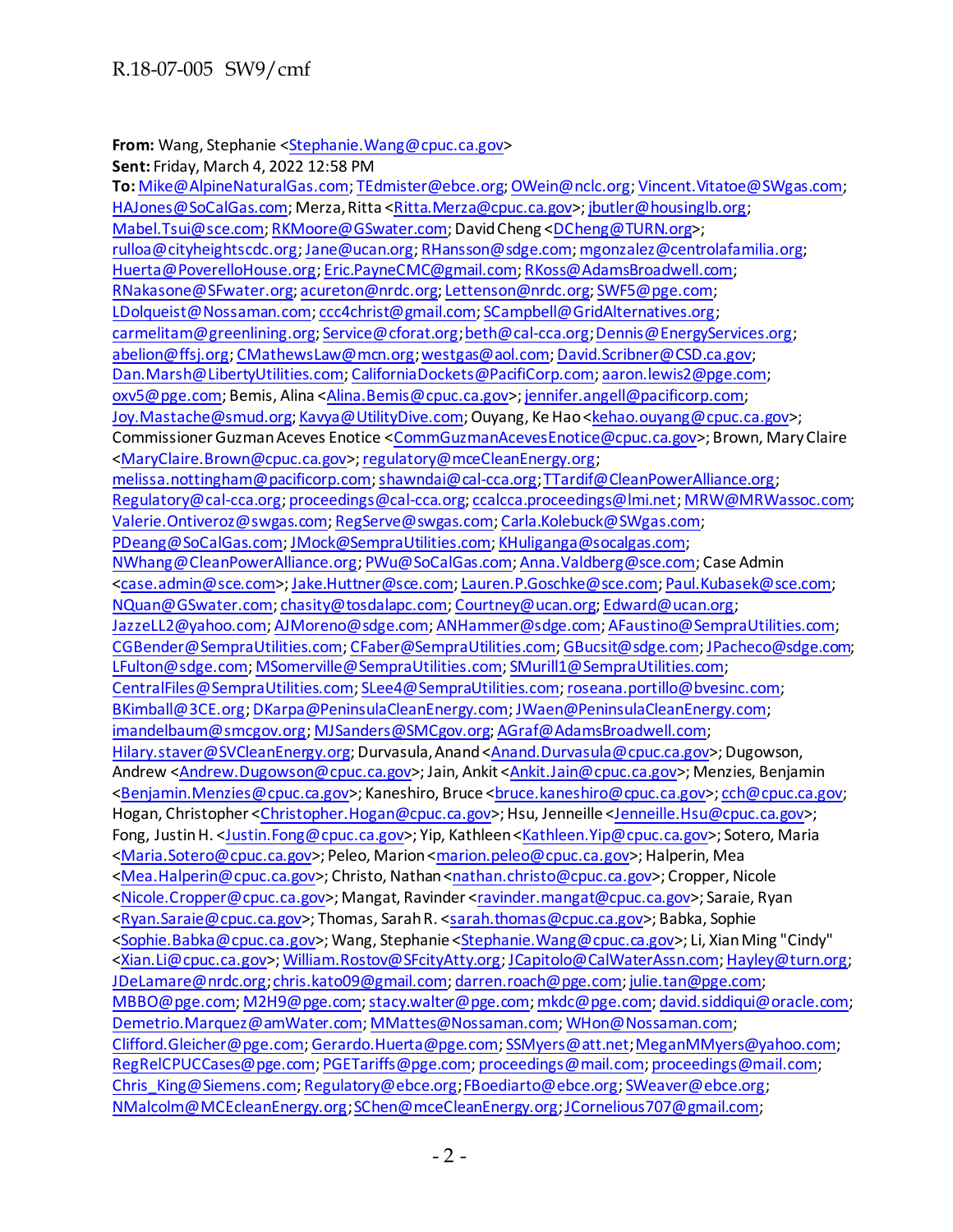[Garima.Vashishtha@sanjoseca.gov](mailto:Garima.Vashishtha@sanjoseca.gov)[; Taylor.knecht@sanjoseca.gov](mailto:Taylor.knecht@sanjoseca.gov)[; eduardo.gonzales@pge.com](mailto:eduardo.gonzales@pge.com); [rory.raffety@pge.com](mailto:rory.raffety@pge.com)[; todd.streyle@pge.com](mailto:todd.streyle@pge.com)[; policy@cedmc.org](mailto:policy@cedmc.org)[; steve@pacificea.com](mailto:steve@pacificea.com); Ende, Julia [<Julia.Ende@cpuc.ca.gov>](mailto:Julia.Ende@cpuc.ca.gov)[; Nava@BraunLegal.com](mailto:Nava@BraunLegal.com)[; Regulatory@BraunLegal.com](mailto:Regulatory@BraunLegal.com); [Blaising@BraunLegal.com](mailto:Blaising@BraunLegal.com)[; abb@eslawfirm.com](mailto:abb@eslawfirm.com)[; JJG@ESlawFirm.com](mailto:JJG@ESlawFirm.com)[; Dennis.Peters@smud.org](mailto:Dennis.Peters@smud.org); [Martha.Helak@smud.org](mailto:Martha.Helak@smud.org)[; Derek.Olijar@libertyutilities.com](mailto:Derek.Olijar@libertyutilities.com)[; Carla.Scarsella@PacifiCorp.com](mailto:Carla.Scarsella@PacifiCorp.com); [james.ingram@pacificorp.com](mailto:james.ingram@pacificorp.com) **Cc:** ALJ Docket Office <ALJ Docket Office@cpuc.ca.gov>; ALJ Support ID [<alj\\_supportid@cpuc.ca.gov](mailto:alj_supportid@cpuc.ca.gov)> **Subject:** R.18-07-005 (Disconnections): Phase 1-A ruling directing SMJUs to file comments

Service list of R.18-07-005:

This ruling directs Southwest Gas Company, Liberty Utilities (CalPeco Utilities LLC), Bear Valley Electric Service, PacifiCorp, Alpine Natural Gas Operating Company, and West Coast Gas Company to file comments in response to the Phase 1-A questions below.

All parties are invited to comment on the questions below. Comments are due on April 8, 2022 and replies are due on April 22, 2022.

## Background

On July 12, 2018, the Commission approved the Order Instituting Rulemaking for this proceeding pursuant to Senate Bill (SB) 598 to address disconnection rates across California's electric and gas investor-owned utilities. The primary goal of this proceeding is to adopt rules and policies that will ultimately reduce disconnections and improve reconnection processes and outcomes for disconnected customers. This proceeding is being conducted in multiple phases.

Phase 1 of this proceeding established near-term or immediate improvements. The smaller and multi-jurisdictional utilities (SMJUs) were exempted from the Phase 1 decisions (D.18-12-013 and D.20-06-003) and the Percentage of Income Payment Plan Phase decision (D.21-10-012).

This phase of the proceeding, Phase 1-A, is evaluating what rules to apply to the SMJUs. The prehearing conference for this phase was held on March 8, 2019, the Scoping Memo for Phase 1-A was issued on April 5, 2019, and an Amended Scoping Memo for Phase 1-A was issued on March 15, 2021.

This ruling directs each SMJU to file comments on each of the questions below. Comments should address each question presented in the order below and should be as specific and precise as possible.

## Questions for Comment

1. Each SMJU shall provide the data, cost estimates, and rate impact estimates requested in Attachment A to this ruling.